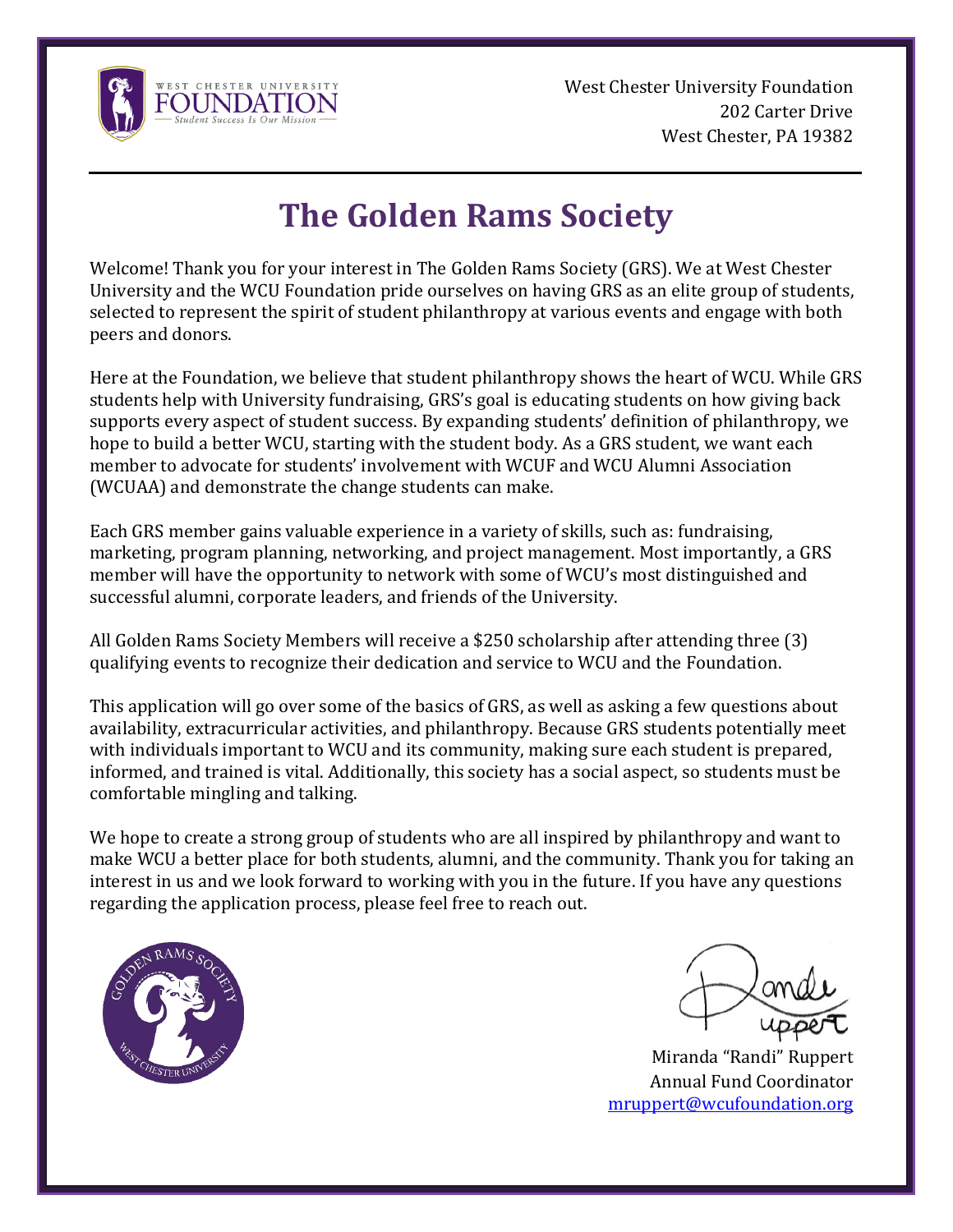### **Golden Rams Society Member Service Requirements:**

- **Training**
	- o GRS Basics Sessions
	- o Donor Engagement
	- o Inclusive Leadership
	- o iPad Payment
- **Attend/Staff a Minimum of Three (3) Events per Academic Semester** (\*including but not limited to)
	- o Foundation Office help
	- o Presidential Scholarship Community Gala
	- o President's Circle/Tanglewood events
	- o Gold Box events
	- o Alumni events
- **Fulfill One Peer-to-Peer Engagement Opportunity Per Year** (including but not limited to)
	- o Article writing for a WCU student publication
	- o Instagram takeover
	- o Philanthropy outreach
	- o GRS information table
- **Complete One Professional Development Component within their 1st Year**  (including but not limited to)
	- o LinkedIn set-up/workshop
	- o Indeed set-up/workshop
	- o Professional email writing workshop
	- o Meet your Major Gift Officer

#### **Other Service Objectives:**

Participate in planning, organizing, promoting and conducting the Annual WCU Student Giving Program and fundraising initiatives.

- Use and help manage social media pages and other marketing resources to reach out to WCU students and promote the GRS, WCUF, and WCUAA.
- Must remain in good academic and disciplinary standing while at WCU and complete the minimum number of GRS service requirements for that semester.
- Serve as a liaison between WCUF and WCU.

*\*Any GRS member who is not meeting the basic requirements may be asked to leave GRS. Scholarship is earned and not given, so failure to attend at least three (3) events a semester will result in not receiving a scholarship. Exceptions are made on a case-by-case basis; if you feel you cannot meet these requirements, please reach out to the Annual Fund Coordinator or a member of the Executive & Council Board.*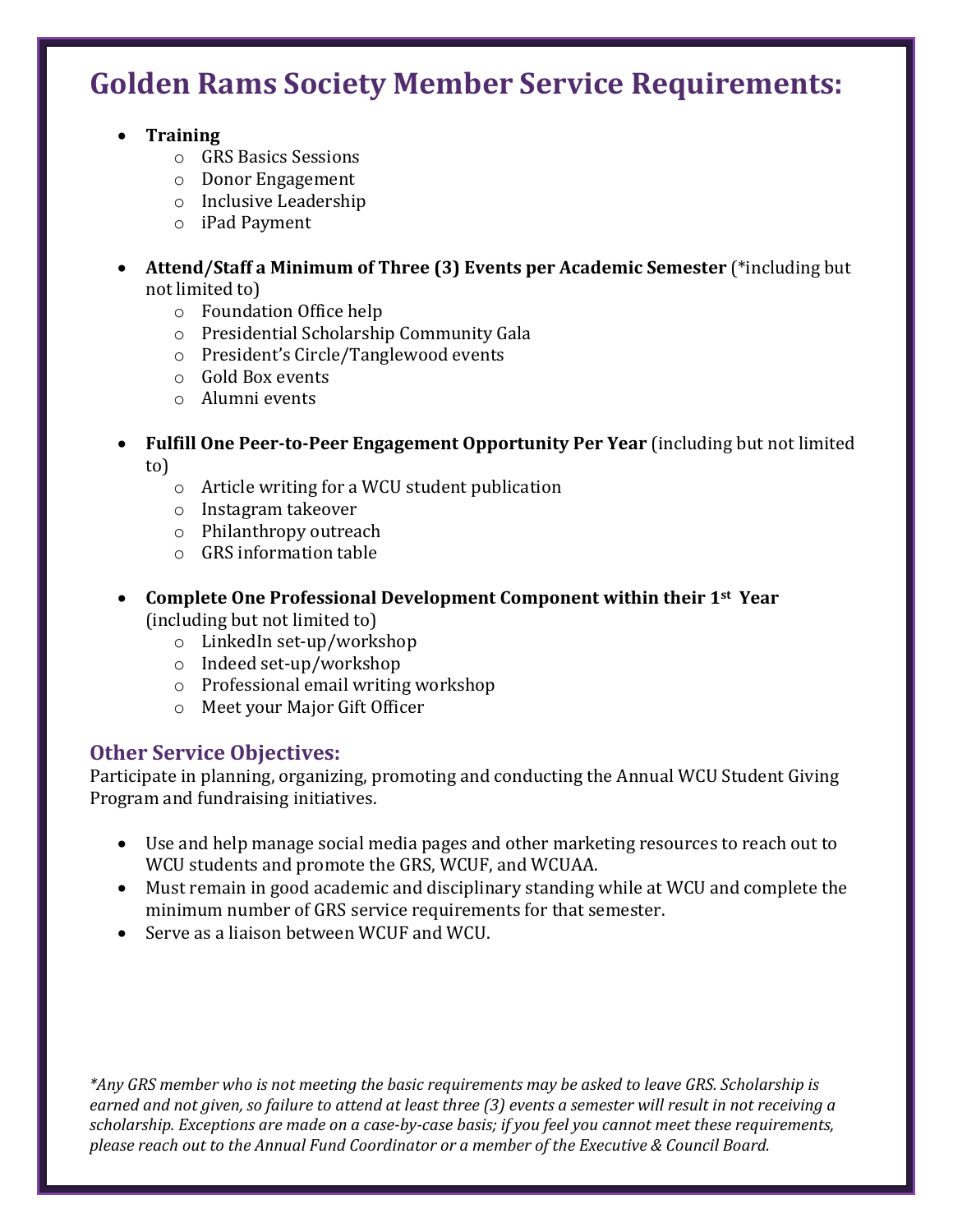## **West Chester University Foundation Golden Rams Society Application**

#### **INSTRUCTIONS**

- 1. Complete the attached application and the essay statements. Please include all the information requested.
- 2. Return the completed PDF application form with the essay statement to the Annual Fund Coordinator: Miranda (Randi) Ruppert at [mruppert@wcufoundation.org.](mailto:mruppert@wcufoundation.org) Incomplete or inaccurate information will not be considered.
- 3. Attend the **optional** Information Session to learn more about the Golden Rams Society and meet current members. E-mail [mruppert@wcufoundation.org](mailto:mruppert@wcufoundation.org) if interested for details.
- 4. Questions pertaining to this application should be directed to the Annual Fund Coordinator by emailing [mruppert@wcufoundation.org](mailto:mruppert@wcufoundation.org) or calling 610-436-6051.
- 5. All applicants must list the names and contact information for two references, one WCU reference (professor, counselor, advisor, staff member, etc.) and one non-WCU reference (boss, manager, HS teacher, coach, etc.).
- 6. There are two training sessions. You are required to attend **ONE** to be fully inducted into the GRS.
- 7. **After being selected and completing training,** you are invited to attend our **GRS Meet and Mingle Welcome reception.**
- 8. All dates and details for events will be emailed to members who have been accepted.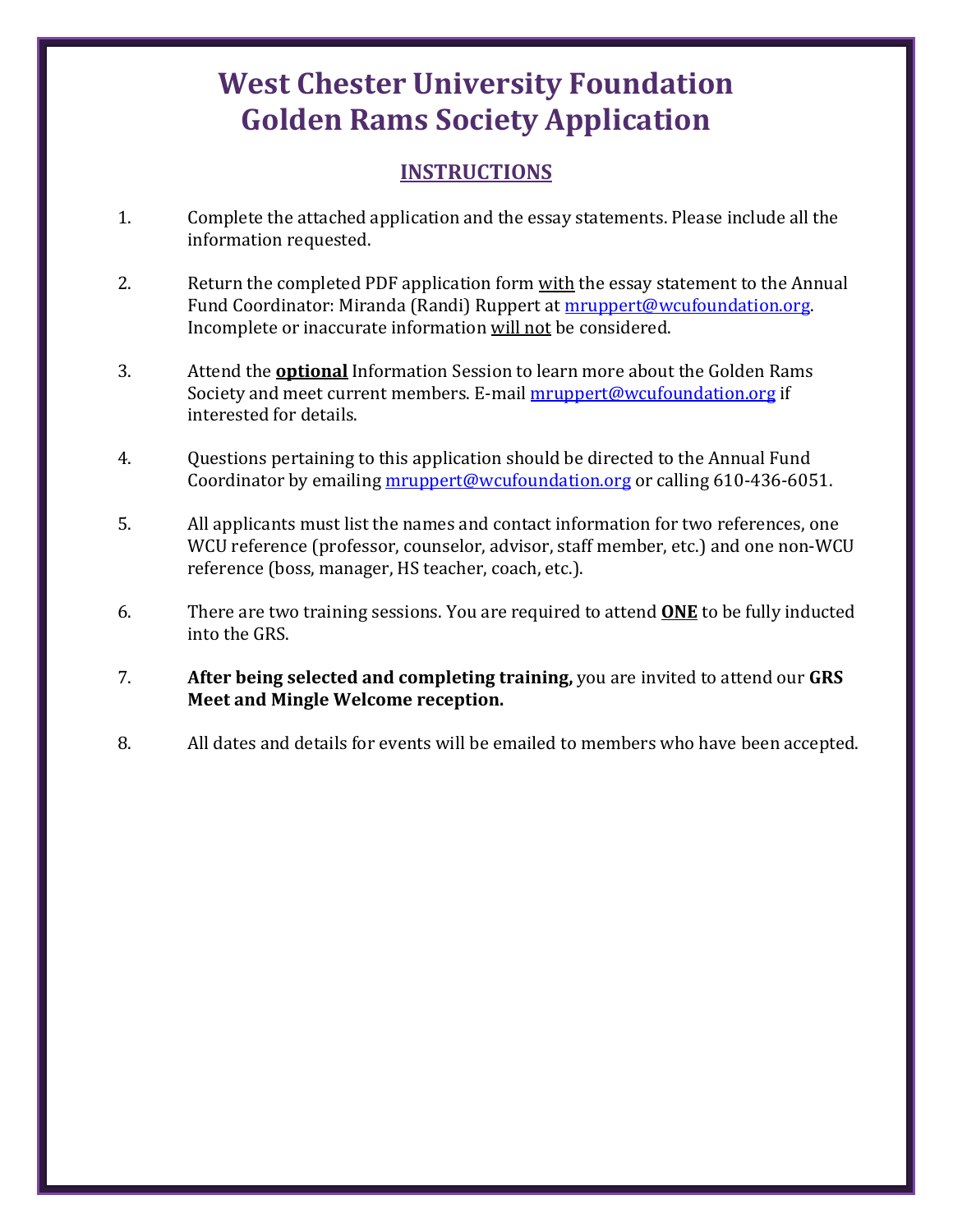## **WCU Foundation Golden Rams Society Application**

| Full Name:                                                                                                                                                                                                                     |  |                                        |                       |
|--------------------------------------------------------------------------------------------------------------------------------------------------------------------------------------------------------------------------------|--|----------------------------------------|-----------------------|
|                                                                                                                                                                                                                                |  |                                        |                       |
| $ID#$ :                                                                                                                                                                                                                        |  |                                        |                       |
|                                                                                                                                                                                                                                |  |                                        |                       |
| City:                                                                                                                                                                                                                          |  |                                        |                       |
|                                                                                                                                                                                                                                |  |                                        |                       |
| Credits Complete*: _________ Cumulative GPA*: _______ (*Incoming First Years, please put N/A here.)                                                                                                                            |  |                                        |                       |
| Class Year: $\Box$ First Year $\Box$ Sophomore $\Box$ Junior $\Box$ Senior $\Box$ Graduate Student                                                                                                                             |  |                                        |                       |
| Expected Graduation: The Contract of the Contract of the Contract of the Contract of the Contract of the Contract of the Contract of the Contract of the Contract of the Contract of the Contract of the Contract of the Contr |  |                                        |                       |
| <b>Current Extracurricular/Community Activities</b>                                                                                                                                                                            |  | <b>Your Participation/Offices Held</b> |                       |
|                                                                                                                                                                                                                                |  |                                        |                       |
|                                                                                                                                                                                                                                |  |                                        |                       |
|                                                                                                                                                                                                                                |  |                                        |                       |
| Please list any scholarships you have received:                                                                                                                                                                                |  |                                        |                       |
| References: (2 Required, 1 WCU and 1 Non-WCU Reference)                                                                                                                                                                        |  |                                        |                       |
|                                                                                                                                                                                                                                |  |                                        |                       |
|                                                                                                                                                                                                                                |  |                                        | Phone:                |
|                                                                                                                                                                                                                                |  |                                        |                       |
|                                                                                                                                                                                                                                |  |                                        | Phone:                |
| $\Box$<br>I authorize the West Chester University Foundation to conduct a review of my academic<br>and judicial records with University Officials in order to affirm that I am a student in good<br>standing.                  |  |                                        | Date: <u>________</u> |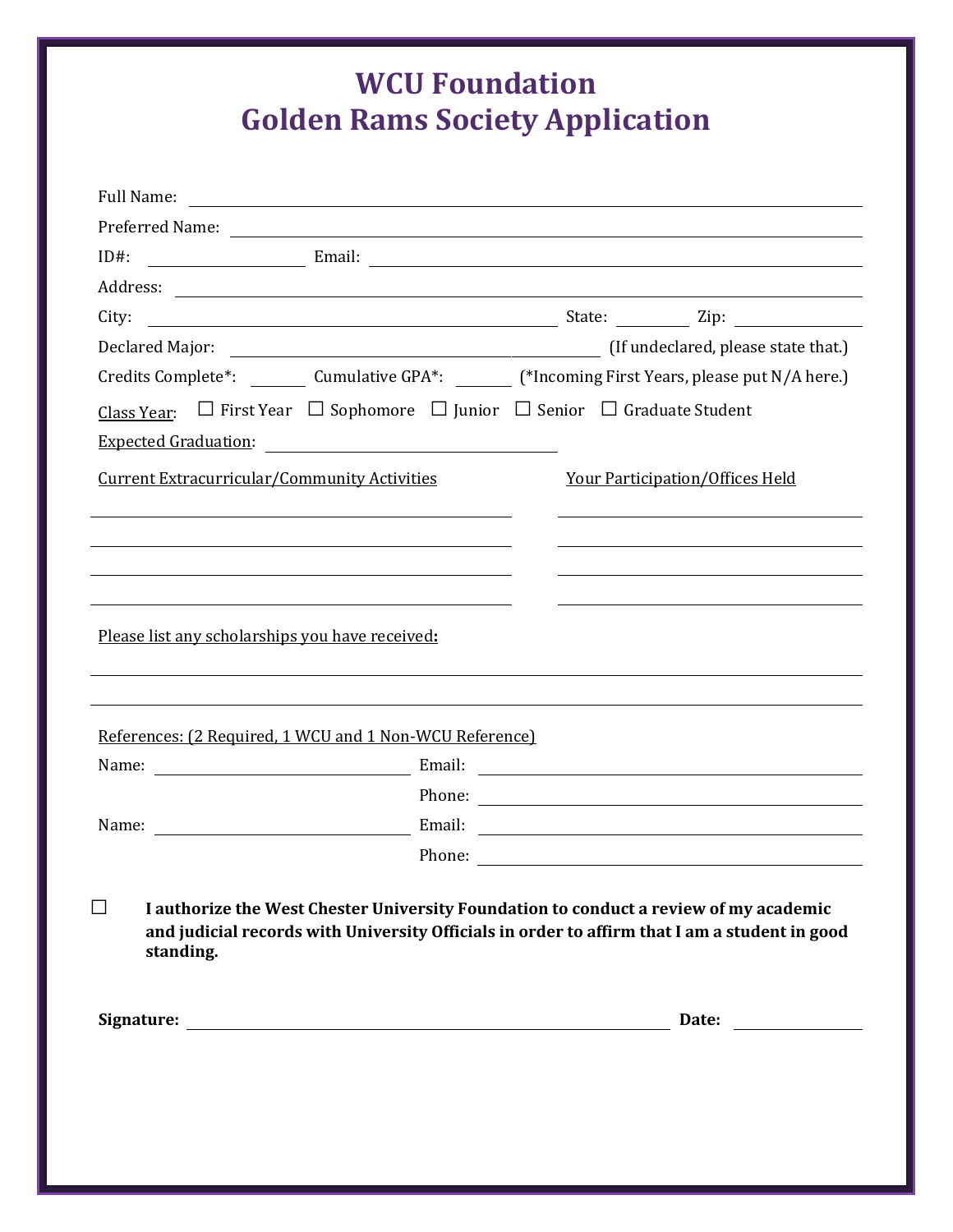## **Availability Questionnaire**

GRS is a dedicated group of students. This dedication comes with a time commitment. We, the WCU Foundation, want to make sure that all potential members understand that. Below are a few questions regarding how much time you'll predict you'll be able to dedicate. Note: We understand student lives are busy and want to make it clear that GRS members won't be punished for a conflict with University affiliated events.

How much time **per week** could you dedicate to GRS (this includes meetings, events, responding to emails, etc.):

**□**30-50 Minutes **□** 1-2 hours **□** 3-4 hours **□**4+ Hours

Meetings are going to be held at a minimum of once a month. They are mandatory for updates and check-ins about important GRS events. We try and work around students' busy schedules. Please list below what time(s) of the week (Monday - Friday) would be best for YOU to hold these meetings.

| Day | Time(s) |
|-----|---------|
| Day | Time(s) |
| Day | Time(s) |
| Day | Time(s) |
| Day | Time(s) |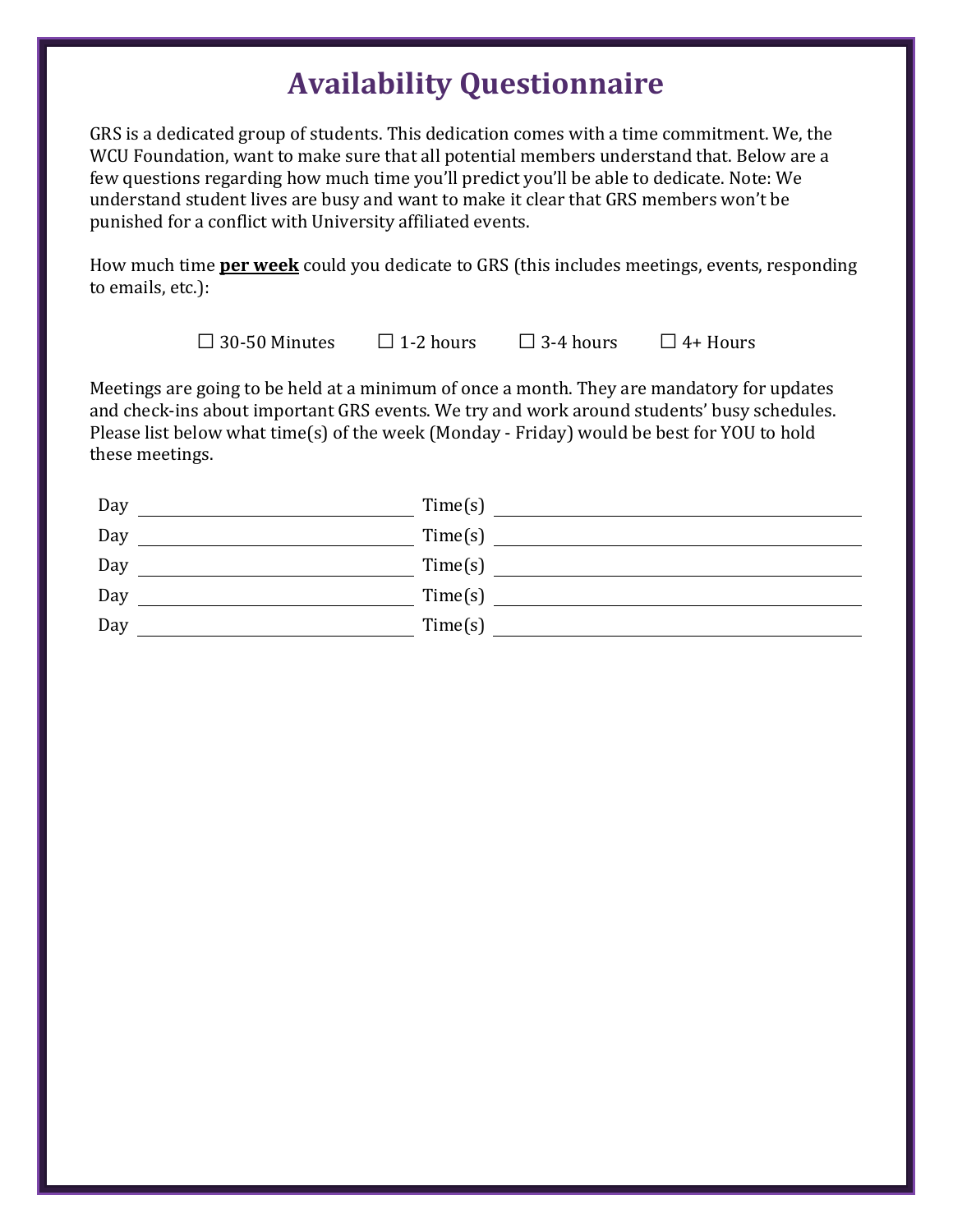### **Essay Statements**

Below are two short essay questions. Feel free to use the space below OR attach **BOTH** essay responses in a separate document. Just remember to state which response goes with which question. Please take the time to carefully think about your responses.

**BOTH** responses should be **between 200-350 words each**. While we are looking for content and thoughtfulness, please keep in mind grammar and clarity.

- 1. GRS was founded on the idea that student philanthropy can make real and effective change within a university. We want our GRS students to become inspirations for their peers. How would you try and convince your fellow students to consider getting involved? Remember, while most often philanthropic donations come in the form of monetary gifts, volunteering and fundraising are common as well.
- 2. Here at the Foundation, we want our students to feel inspired to speak up when they feel a certain group, club, people, or cause needs attention. Tell us what or who inspires you to become philanthropic. Please note that your cause does NOT need to be Universityrelated; we want to see what truly inspires you to help your community.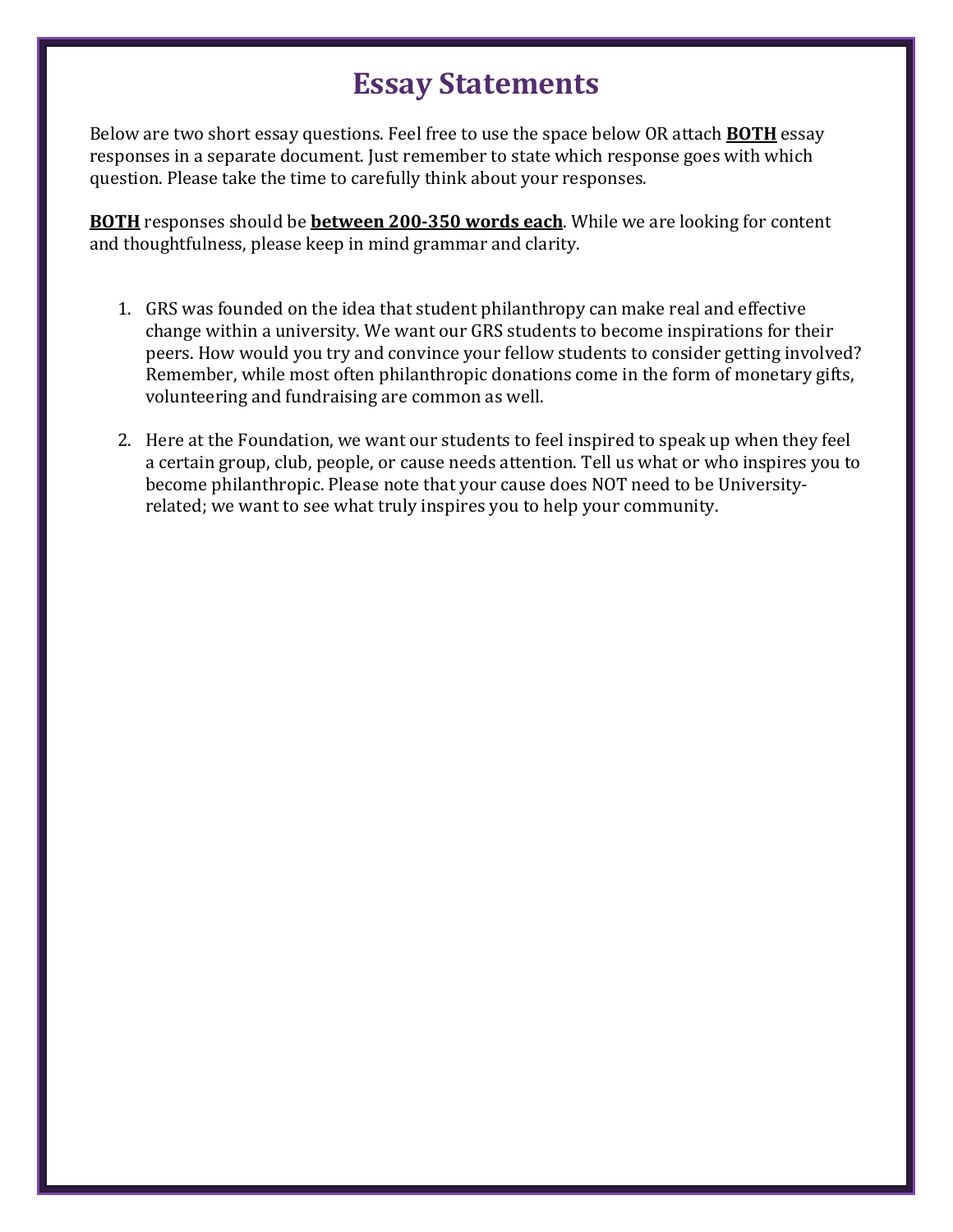# **Essay Response Area**